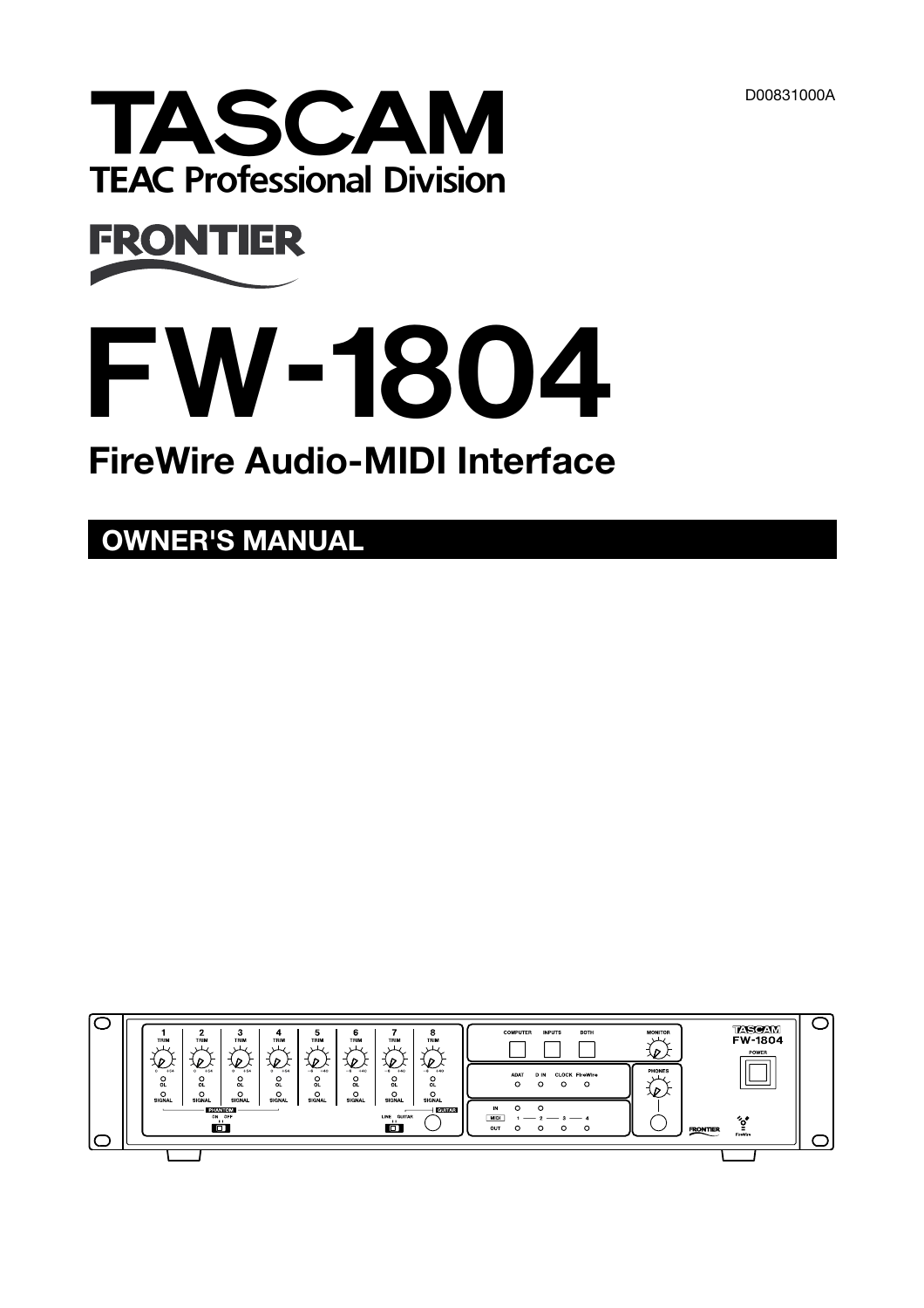# **Important Safety Precautions**



CAUTION: TO REDUCE THE RISK OF ELECTRIC SHOCK, DO NOT REMOVE COVER (OR BACK). NO USER-SERVICEABLE PARTS INSIDE. REFER SERVICING TO QUALIFIED SERVICE PERSONNEL.

The lightning flash with arrowhead symbol, within equilateral triangle, is intended to alert the user to the presence of uninsulated "dangerous voltage" within the product's enclosure that may be of sufficient magnitude to constitute a risk of electric shock to persons.

The exclamation point within an equilateral triangle is intended to alert the user to the presence of important operating and maintenance (servicing) instructions in the literature accompanying the appliance.

This appliance has a serial number located on the rear panel. Please record the model number and serial number and retain them for your records.

Model number Serial number

## **WARNING: TO PREVENT FIRE OR SHOCK HAZARD, DO NOT EXPOSE THIS APPLIANCE TO RAIN OR MOISTURE.**

## For U.S.A.

## TO THE USER

This equipment has been tested and found to comply with the limits for a Class A digital device, pursuant to Part 15 of the FCC Rules. These limits are designed to provide reasonable protection against harmful interference when the equipment is operated in a commercial environment. This equipment generates, uses, and can radiate radio frequency energy and, if not installed and used in accordance with the instruction manual, may cause harmful interference to radio communications.

Operation of this equipment in a residential area is likely to cause harmful interference in which case the user will be required to correct the interference at his own expense.

#### **CAUTION**

Changes or modifications to this equipment not expressly approved by TEAC CORPORATION for compliance could void the user's authority to operate this equipment.

## CE Marking Information

- a) Applicable electromagnetic environment: E4
- b) Peak inrush current: 4.6 A

#### **For the customers in Europe**

#### **WARNING**

This is a Class A product. In a domestic environment, this product may cause radio interference in which case the user may be required to take adequate measures.

#### **Pour les utilisateurs en Europe**

#### **AVERTISSEMENT**

Il s'agit d'un produit de Classe A. Dans un environnement domestique, cet appareil peut provoquer des interférences radio, dans ce cas l'utilisateur peut être amené à prendre des mesures appropriées.

#### **Für Kunden in Europa**

#### **Warnung**

Dies ist eine Einrichtung, welche die Funk-Entstörung nach Klasse A besitzt. Diese Einrichtung kann im Wohnbereich Funkstörungen versursachen ; in diesem Fall kann vom Betrieber verlang werden, angemessene Maßnahmen durchzuführen und dafür aufzukommen.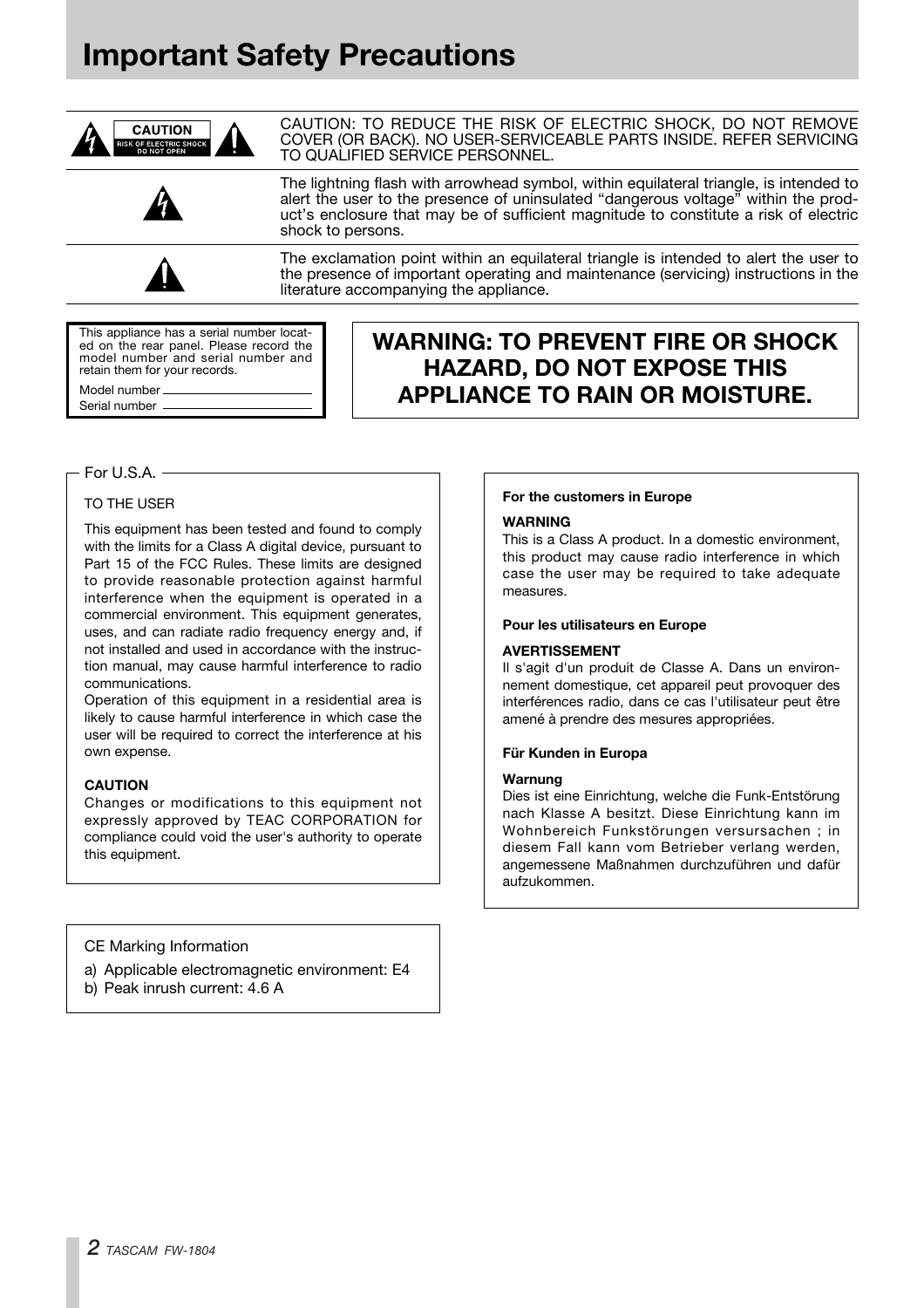- **1** Read these instructions.
- **2** Keep these instructions.
- **3** Heed all warnings.
- **4** Follow all instructions.
- **5** Do not use this apparatus near water.
- **6** Clean only with dry cloth.
- **7** Do not block any ventilation openings. Install in accordance with the manufacturer's instructions.
- **8** Do not install near any heat sources such as radiators, heat registers, stoves, or other apparatus (including amplifiers) that produce heat.
- **9** Do not defeat the safety purpose of the polarized or grounding-type plug. A polarized plug has two blades with one wider than the other. A grounding type plug has two blades and a third grounding prong. The wide blade or the third prong are provided for your safety. If the provided plug does not fit into your outlet, consult an electrician for replacement of the obsolete outlet.
- **10** Protect the power cord from being walked on or pinched particularly at plugs, convenience receptacles, and the point where they exit from the apparatus.
- **11** Only use attachments/accessories specified by the manufacturer.
- **12** Use only with the cart, stand, tripod, bracket, or table specified by the manufacturer, or sold with the apparatus. When a cart is used, use caution when moving the cart/apparatus combination to avoid injury from tipover.



- **13** Unplug this apparatus during lightning storms or when unused for long periods of time.
- **14** Refer all servicing to qualified service personnel. Servicing is required when the apparatus has been damaged in any way, such as power-supply cord or plug is damaged, liquid has been spilled or objects have fallen into the apparatus, the apparatus has been exposed to rain or moisture, does not operate normally, or has been dropped.
- Do not expose this apparatus to drips or splashes.
- Do not place any objects filled with liquids, such as vases, on the apparatus.
- Do not install this apparatus in a confined space such as a book case or similar unit.
- The apparatus draws nominal non-operating power from the AC outlet with its POWER switch in the off position.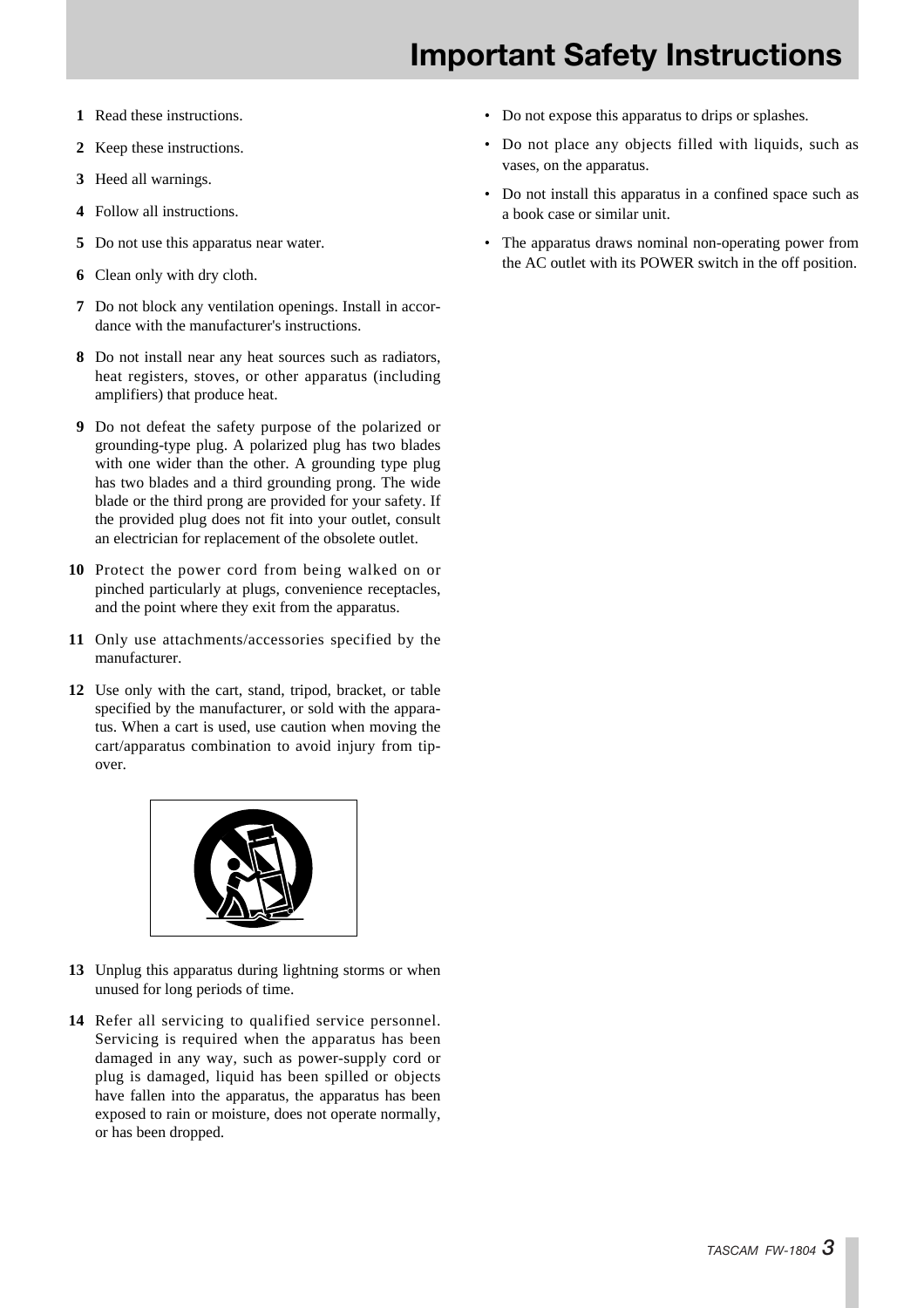# **Contents**

| Introduction                        | 5   |
|-------------------------------------|-----|
| Overview                            | 5   |
|                                     | 5   |
| System Requirements                 | 5   |
|                                     | 6   |
| Rack-mounting the Unit              | 6   |
| Nomenclature Used in the Manual     | 6   |
|                                     | 6   |
| Parts of the FW-1804                | 7   |
|                                     | 7   |
|                                     | - 9 |
| Monitor Mixing  10                  |     |
| Setting and Checking Clock Rates 10 |     |
|                                     |     |
|                                     |     |
|                                     |     |
|                                     |     |
|                                     |     |
|                                     |     |
|                                     |     |
| Quick Start Tab (Windows only) 13   |     |
| Core Audio Tab (Mac OS X only) 13   |     |
| Troubleshooting  14                 |     |
| Specifications  15                  |     |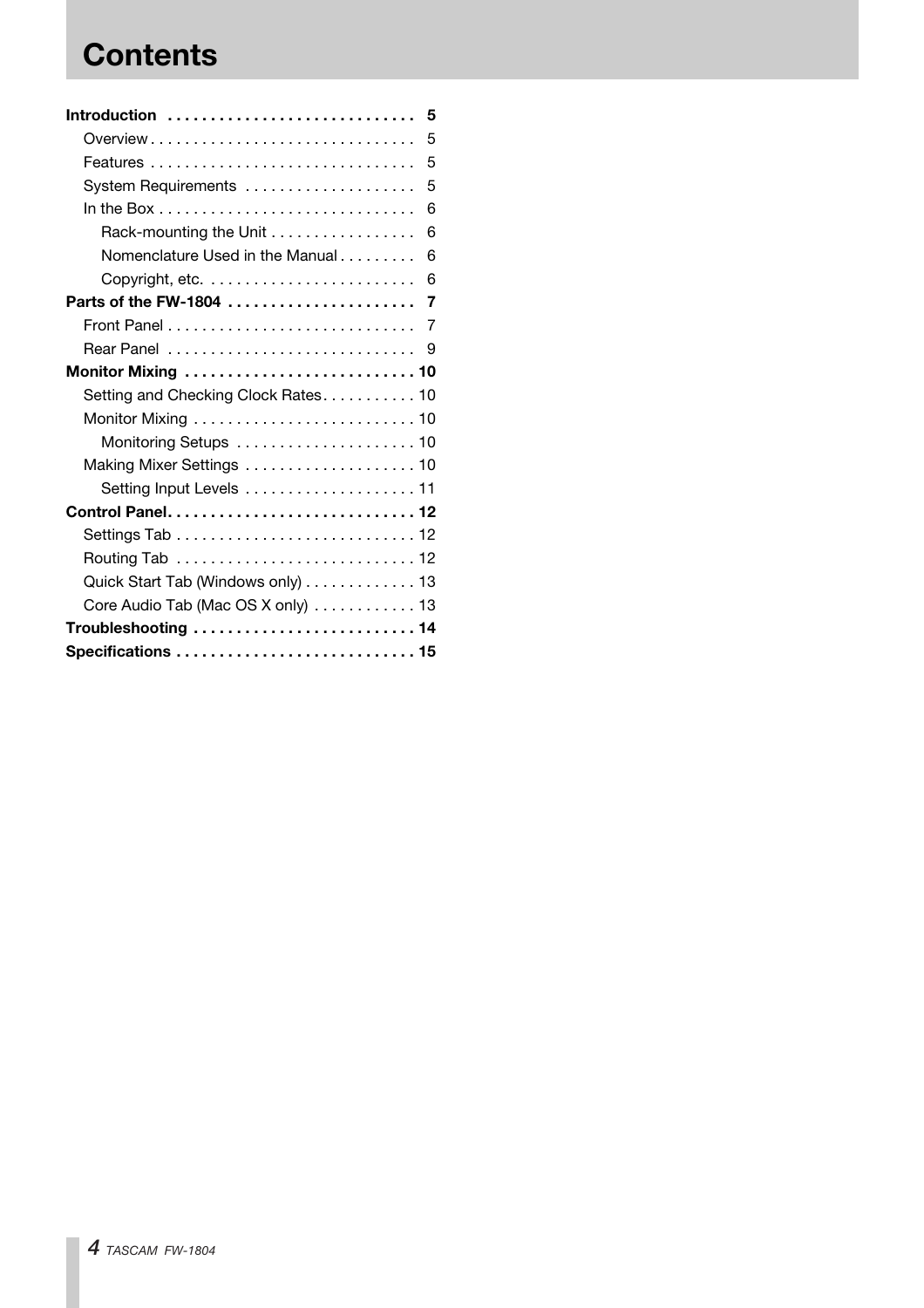# **Introduction**

## **Overview**

Thank you for choosing the TASCAM FW-1804. We have designed the FW-1804 to be an ideal audio/MIDI interface for your computer-based digital audio workstation system. Its integrated design incorporates a high-resolution professional multi-channel audio interface and integrated zerolatency input monitor mixer and a 2 x 4 MIDI interface.

Please take some time to look through this owner's manual and familiarize yourself with the FW-1804's features and operation. We suggest you pay particular attention to the operational notes for your software application(s) of choice. You may also want to refer to your software's documentation in many cases, for a clear understanding of how to configure device drivers. Your experience with the FW-1804 will be greatly enhanced by a good working knowledge of your audio software.

## **Features**

The audio input section is fully 24-bit and can accommodate sample rates of up to 96 kHz. It is capable of inputting up to eighteen simultaneous channels of audio (eight analog, eight ADAT digital and two S/PDIF digital) to your computer. It features eight analog inputs, four with professional quality microphone preamps and switchable phantom power, as well as eight line inputs and four analog channel inserts. Digital inputs are available in an S/PDIF coaxial configuration and an ADAT optical configuration.

The output section offers two balanced line level analog outputs. A stereo S/PDIF coaxial digital output and eight channel ADAT optical output are also featured.

The FW-1804 is supported under Windows XP and Windows 2000, Mac OS X 10.2.8 (Jaguar) or later and Mac OS 9.2.2 or later. In addition, your computer must be fitted with a 6-pin IEEE 1394 (FireWire™) interface.

## **NOTE**

Some manufacturers may use a different nomenclature to refer to their FireWire™ connections, such as Sony's "i.LINK", or simply "1394".

The FW-1804 comes with a high-quality 6-pin to 6-pin interface cable. We strongly suggest you use this cable, or one of equal quality, for optimum audio performance. We always recommend the use of a 6-pin IEEE 1394 connector (not the 4-pin type) on your computer.



The FW-1804 is supplied with a 2 m (6-foot) cable. If you wish to use a longer cable, the length should not be more than 4 m (13 feet) and the cable should be the best possible quality available to avoid data loss, which results in audio dropouts.

## **CAUTION**

- We strongly suggest that although a "daisy-chain" connection is provided, that the FW-1804 is the only unit connected to the FireWire port.
- Always perform all FireWire connections and disconnections with the power to both the FW-1804 and the computer turned off. If connections are made or broken with power to the FW-1804 or computer turned on, this may result in your computer crashing, or "freezing" and possible loss of data.
- When turning the power of the FW-1804 on and off when it is connected to the computer, turn on the power before launching the DAW software, and quit the software before turning off the FW-1804.

## **System Requirements**

The FW-1804 is supported under Windows XP and Windows 2000. The FW-1804 is not supported under Windows 98 or Windows ME.

In the case of Windows 2000, you must be running SP3 or SP4 and then use the supplied installer which includes the Hotfix. Windows 2000 SP5 includes the Hotfix, so the FW-1804 driver installer only may be used. For Windows XP, you must be running SP1 and then use the supplied installer which includes the Hotfix. Windows XP SP2 includes the Hotfix, so the FW-1804 driver installer only may be used.

On the Mac, the FW-1804 is supported under Mac OS X version 10.2.8 or later and Mac OS 9.2.2. Earlier versions of Macintosh operating systems are not supported.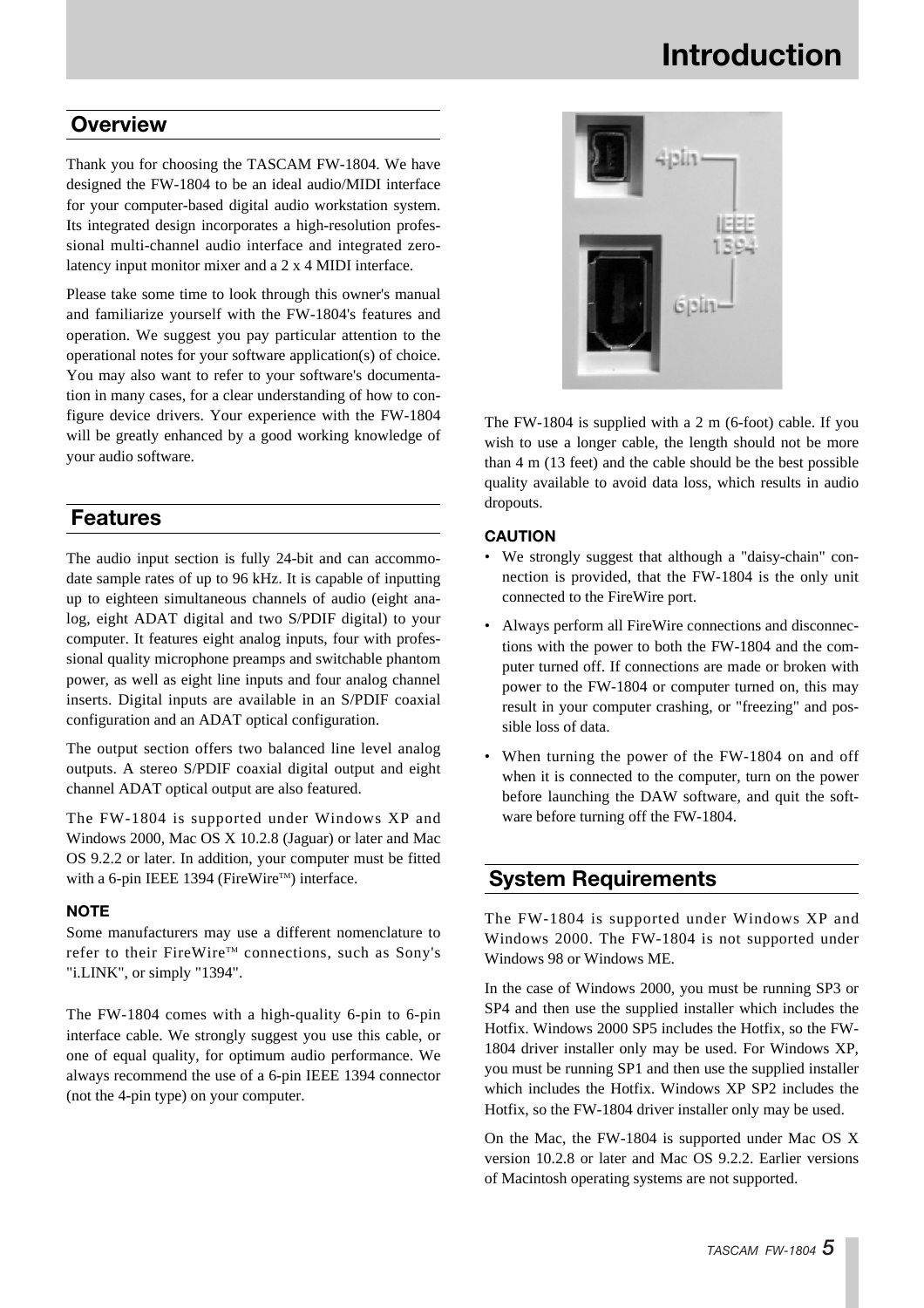## **In the Box**

The FW-1804's box contains the items listed below. When opening the package please be certain all the items listed are included. If any items are missing, please consult your TASCAM dealer.

- FW-1804
- AC power adapter (PS-1225) and cable
- AC plug adapter (for Japan and Asia only)
- IEEE 1394 6-pin to 6-pin cable
- A CD-ROM containing the driver and utility software and documentation for the FW-1804 (Windows and Mac compatible)
- A CD-ROM containing the Cubase LE application
- Rack-mounting kit
- This manual
- The *Setup Guide*
- Warranty card

## **WARNING**

When using the FW-1804, only use the PS-1225 power adapter and cable supplied. Do not use this power adapter and cable with any other product.

## **Rack-mounting the Unit**

Use the rack-mounting kit to mount the unit in a standard 19-inch equipment rack, as shown below.

- Remove the feet of the unit before mounting it.
- Leave 1U of space above the unit for ventilation.
- Allow at least 10 cm (4 in) at the rear of the unit for ventilation.



## **Nomenclature Used in the Manual**

Within this manual, the following typographic conventions are used:

- The name of a control or connector on the unit is written in the following way: **LINE/MIC**.
- The name of a control or connector on another unit is written in the following way: **AUX IN**.
- When referring to the screen display of the host computer, we refer to any prompts, messages, etc. in the following typeface: **Press any key to continue.**
- If you have to type something into the computer, we write it this way: **FILENAME.EXT.**
- The names of keys to be pressed on the computer keyboard are written in this typeface with square brackets enclosing them **[F1]**.
- Keys that are to be pressed together are joined by  $a +$ symbol, so that **[Ctrl]+[F1]** means "press and hold the Control key and press the F1 key".
- Whenever we refer to the software application to control and set up the FW-1804, we refer to it as the "Control Panel" or the "software Control Panel".

## **Copyright, etc.**

Windows, Windows XP, and Windows 2000 are trademarks of Microsoft Corporation.

Macintosh, Mac OS, Mac OS X and FireWire<sup>™</sup> are trademarks of Apple Computer.

i.LINK is a trademark of Sony Corporation.

All other trademarks are the property of their respective holders.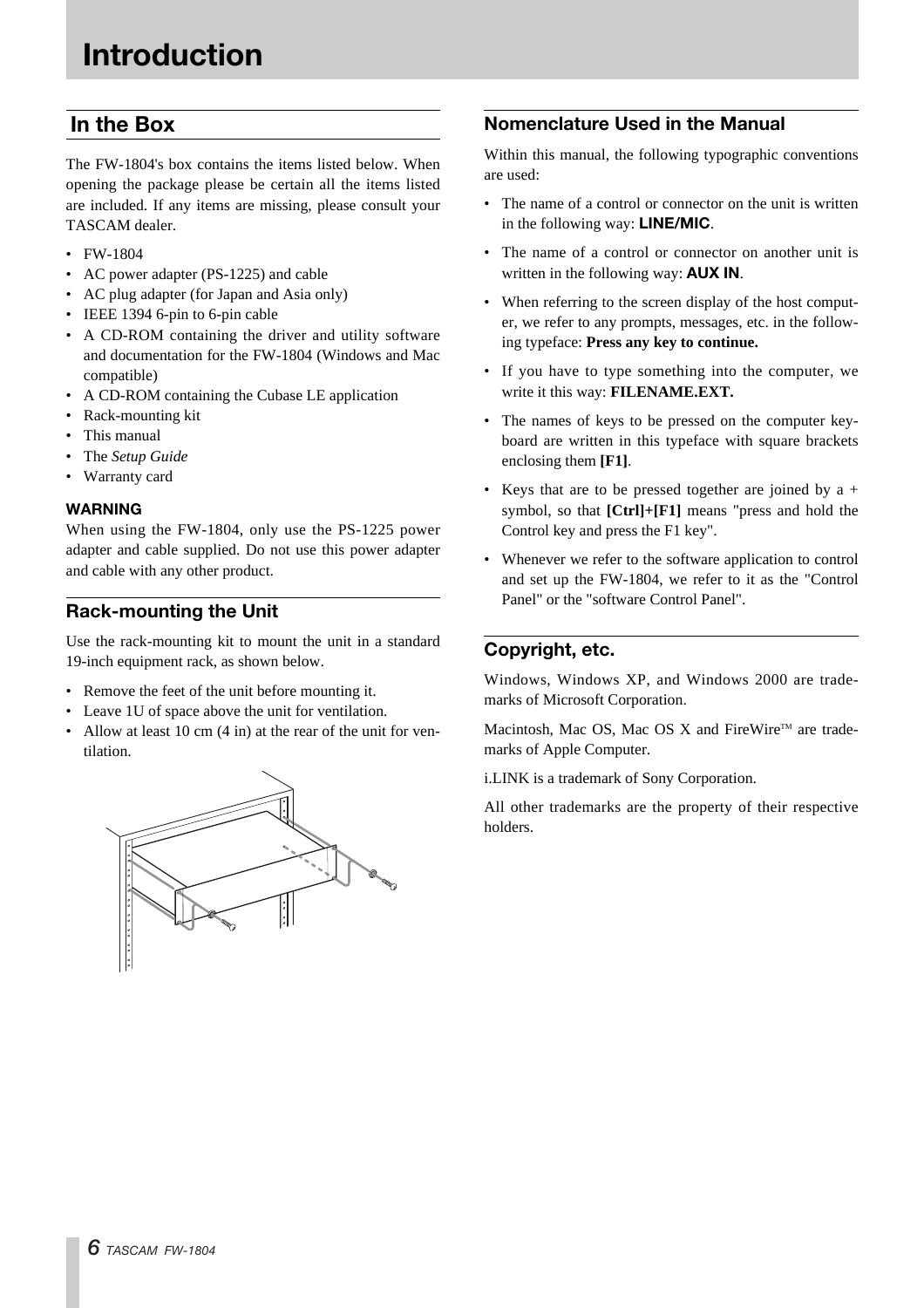## **Front Panel**

The FW-1804 front panel is conveniently grouped into logical areas.



## **Input Section**



## **TRIM controls**

Analog level controls for the input level of the mic (XLR) inputs 1 through 4, and line inputs 1 through 8. Their function is the same regardless of the monitor mode selected. Note that the best signal-to-noise ratios are achieved by maximizing the level of analog inputs at the A/D converters. For the mic and line inputs of the FW-1804, the **TRIM** controls provide the means for optimizing these levels.

## **OL indicators**

The OL indicators light to indicate a signal peaking at –2.5dBFS or higher by default (this level is adjustable between 0.0 dBFS and 5.0 dBFS, in 0.5 dB increments, using the FW-1804's software Control Panel). When one of these indicators lights, it indicates an overloaded input reduce the level of the input to the channel until the indicator goes out.

## **SIGNAL indicators**

The SIGNAL indicators light to indicate the presence of an audio signal at the corresponding analog input. These indicators light when the signal level is –42 dBFS or higher.

These indicators and the OL indicators indicate signal levels to the eight analog inputs regardless of the monitor mode selected.

## **PHANTOM switch**

Use this switch to enable phantom power for the microphone jacks.

## **CAUTION**

Microphones should not be connected to or disconnected from the FW-1804 with phantom power switched on. Unbalanced dynamic microphones should never be connected to phantom-powered connectors.

## **GUITAR/LINE switch**

Affects **LINE IN 8** only. When this is set to **GUITAR**, the input impedance then matches that of an electric guitar or passive bass. For all other instruments, leave this in the **LINE** position.

## **Indicators**

|             | <b>ADAT</b><br>Ω | D IN<br>∩ |                 | <b>CLOCK FireWire</b><br>∩ |  |
|-------------|------------------|-----------|-----------------|----------------------------|--|
| IN          | ⊖                | ∩         |                 |                            |  |
| <b>MIDI</b> |                  |           | $1 - 2 - 3 - 4$ |                            |  |
| OUT         | ∩                | ∩         |                 | ∩                          |  |

## **ADAT indicator**

This indicator lights when a valid clock signal in ADAT format is received.

## **D IN indicator**

This indicator lights when a valid clock signal in S/PDIF or TOSLINK format is received.

## **CLOCK indicator**

This indicator lights when the internal clock is locked to the selected sampling frequency.

#### **FireWire indicator**

This indicator lights when a valid IEEE 1394 (FireWire) connection is made between the FW-1804 and the host computer.

## **MIDI IN and OUT indicators**

These light momentarily when MIDI activity is detected on the appropriate port(s). These indicators function independently of the monitor mode.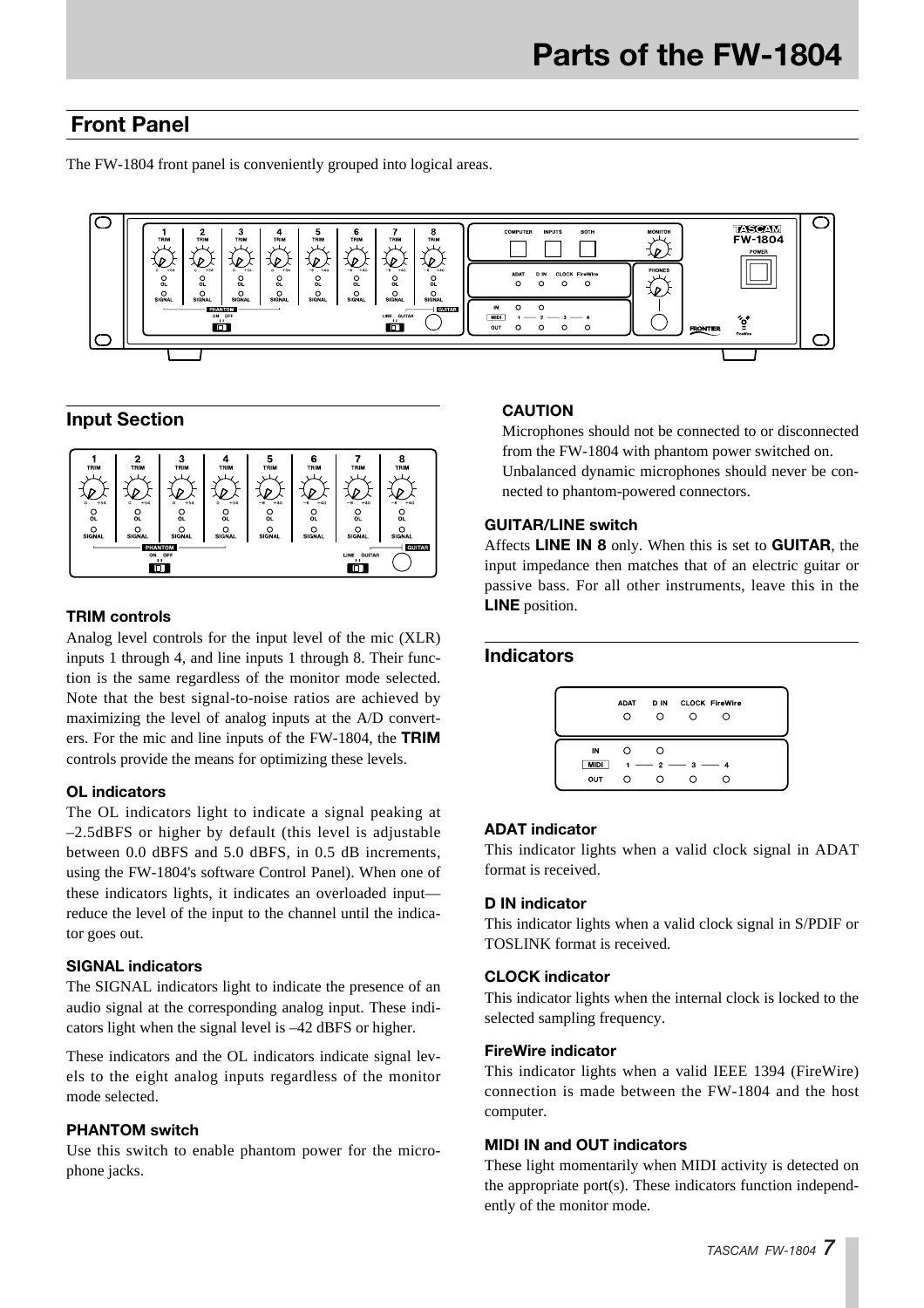## **Monitoring and Phones**



## **COMPUTER / INPUTS / BOTH keys**

These keys select the source of the signal being sent to the balanced stereo analog outputs.

- **COMPUTER**: Only the audio from the host computer is monitored. This can be useful if you're doing a mixdown of your DAW tracks and want to mute the monitor mixer without losing its settings.
- **INPUTS**: Only the audio from the FW-1804's analog, ADAT and S/PDIF inputs is monitored. This can be useful for setting up live inputs or tracking into your DAW.
- **BOTH**: The audio signals from the host DAW and the FW-1804's inputs are monitored.

## **MONITOR control**

This analog control affects the level of the signal sent from the balanced 1/4" **STEREO OUT (BAL)** outputs.

## **PHONES control**

This analog control affects the level of the signal sent from the stereo **PHONES** jack.

## **PHONES jack**

Headphone level output from a stereo 1/4" jack.

## **POWER Switch**

Make sure the switch is off when making the power connection.

## **NOTE**

Wait more than five seconds before you turn on the FW-1804 just after you turned it off. Otherwise, the FW-1804 may not be started up normally.

## **WARNING**

The FW-1804 outputs produce a "thump" when the power is turned on.

To avoid any damage to hearing or equipment, turn the volume of the monitoring system down, or make sure it is turned off, and do not wear headphones connected to the FW-1804 when powering the unit on or off.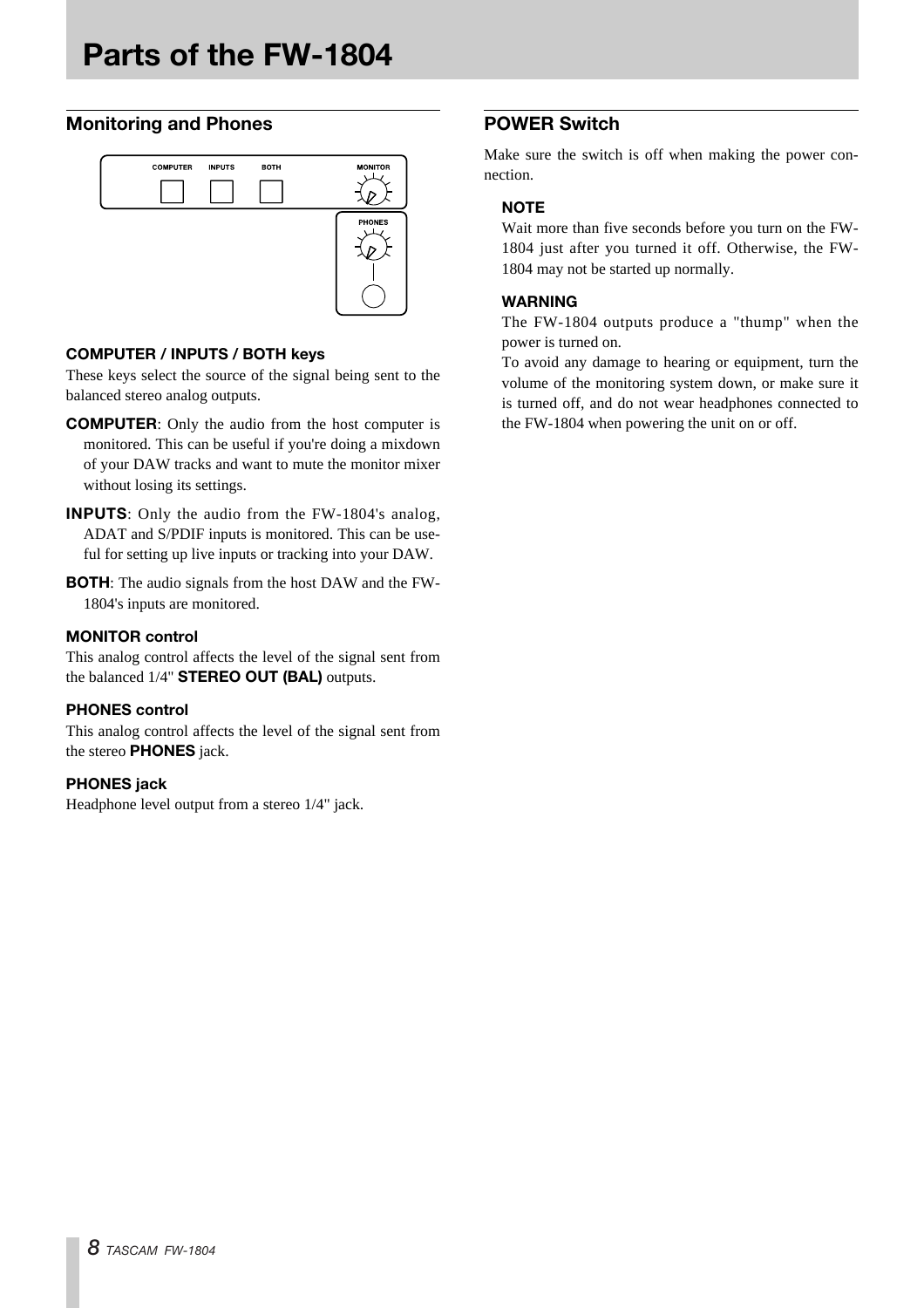## **Rear Panel**



## **DC IN jack**

Connect only the power adapter supplied with your FW-1804 to this jack.

Make sure the **POWER** switch is off when making the power connection.

## **MIDI IN/OUT connectors**

Two MIDI IN and four MIDI OUT connectors allow you to hook up MIDI controllers, etc. as well as external tone generator modules, etc.

## **MIC/LINE jacks (1-4)**

XLR-TRS combo jacks to input microphones or line level sources. The XLR connectors (1: ground, 2: hot, 3: cold) are connected to internal microphone pre-amplifiers. The TRS (tip: hot, ring: cold, sleeve: ground) jacks are balanced line level (+11 dBu) analog inputs. These use concentric jacks so only one source, a mic or a line source, can be connected.

#### **CAUTION**

Microphones should not be connected to or disconnected from the FW-1804 with phantom power switched on. Unbalanced dynamic microphones and some ribbon microphones should never be connected to phantom-

powered connectors. Check with your microphone manufacturer if you are unsure.

## **INSERT jacks (1-4)**

Individual channel inserts. These are 1/4" TRS (tip: send, ring: receive, sleeve: ground) jacks which allow you to insert an external processor, such as an analog compressor, into the signal chain for inputs 1 to 4 (mic or line). The insert point is placed between the input (after the mic/line trim) and the analog-to-digital converter. A standard insert "Y" cable with a TRS plug is required. Check with your music retailer.

#### **LINE IN jacks (5-8)**

Balanced line level (+4 dBu) 1/4" TRS (tip: hot, ring: cold, sleeve: ground) analog inputs.

## **STEREO OUT (BAL) L & R jacks**

Two balanced +4 dBU line-level outputs on 1/4" TRS jacks (tip: hot, ring: cold, sleeve: ground).

#### **WORD IN connector**

Coaxial BNC connector for input of external Word Clock signal from another device. This input is 75 ohm terminated.

## **WORD OUT connector**

Coaxial BNC connector for output of the FW-1804's Word Clock signal to another device.

## **ADAT/OPTICAL IN/OUT connectors**

Fiber-optic input/output to accommodate eight-channel ADAT format or two-channel S/PDIF in TOSLINK format.

## **COAXIAL IN/OUT connectors**

S/PDIF coaxial digital input and output using RCA (pin) connectors.

#### **FireWire ports**

Use one of these ports to connect the FW-1804 to the host computer, providing audio communication. Either port may be used to connect the FW-1804 to your computer.

## **FOOT SW jack**

Accommodates a standard momentary foot switch through a 1/4" jack. The function of this jack is assigned in the software control panel.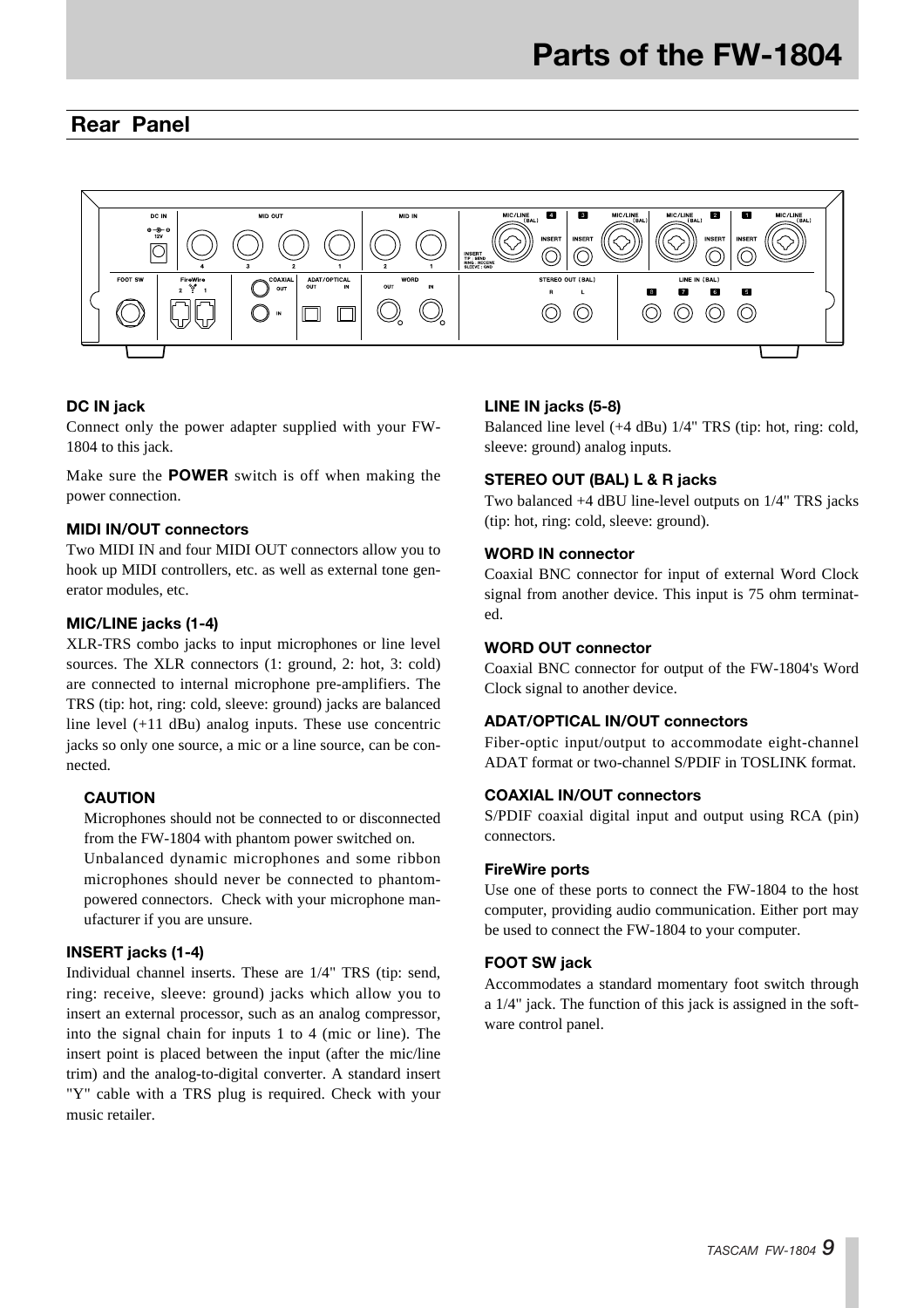## **Setting and Checking Clock Rates**

The FW-1804's audio clock rate and source are checked or changed from the software Control Panel.

## **Expected Sample Rate**

If a digital input is selected as the clock source and it does not have a usable clock signal, the **CLOCK** indicator flashes to indicate a problem, and the unit switches to its own internal clock and waits for a valid clock signal. If the sample rate is off by 3% or more, the FW-1804 switches to the internal clock.

## **Monitor Mixing**

The FW-1804 has a hardware monitor mixer which is controlled by a software mixer window accessed from the software Control Panel. The primary benefit of this is to provide a means of monitoring your audio inputs in a zerolatency environment.

By using the monitor mixer to monitor the audio at the inputs along with the audio return from your DAW application, it is possible to overdub tracks to your DAW software with none of the audio processing delays inherent in DAW applications.

## **Monitoring Setups**

The source of the signal being sent to the balanced stereo analog outputs is dependent on which of the three keys is selected: **COMPUTER**, **INPUTS** or **BOTH**.



## **COMPUTER key**

Only the audio from the host computer is monitored. This can be useful if you're doing a mixdown of your DAW tracks and want to mute the monitor mixer without losing its settings.

## **INPUTS key**

Only the audio from the FW-1804's analog, ADAT and S/PDIF inputs is monitored. This can be useful for setting up live inputs or tracking into your DAW.

## **BOTH key**

The audio signals from the host DAW and the FW-1804's inputs are monitored.

• The default setting is **BOTH**.

## **Making Mixer Settings**

Once the monitor setup has been made, it is possible to use the software mixer interface to set the levels and pan position. Click the **Show Mixer** button on the **Settings** tab of the Control Panel.

| FW-1804 Control Panel                                                |                                       |    |                             |               |                      |      | ×               |
|----------------------------------------------------------------------|---------------------------------------|----|-----------------------------|---------------|----------------------|------|-----------------|
| Settings   Routing   Quick Start                                     |                                       |    |                             |               |                      |      |                 |
| Footswitch Message                                                   | Audio Latency                         |    |                             |               |                      |      |                 |
| FW-1804: ch=16, ctrl=31<br>$\overline{\phantom{a}}$                  | 32                                    | 64 | 128                         | 256           | 512                  | 1024 | 2048            |
| Clocking                                                             |                                       |    |                             |               |                      |      |                 |
| Clock Source                                                         | Audio                                 |    |                             |               |                      |      |                 |
| ≖<br>Internal<br>Sample Rate<br>48.0 kHz<br>$\overline{\phantom{a}}$ | Show Mixer<br>OVR Threshold (dBFS)    |    |                             | $-2.5$<br>÷   |                      |      |                 |
| In Sync                                                              | Compensate for Converter Delays (WDM) |    |                             |               |                      |      |                 |
| <b>TASCAM</b><br>Version 1.40                                        |                                       |    | Register: 20<br>Hardware: 6 | Unit Versions | ARM: 181<br>FPGA: 49 |      | <b>FireWire</b> |
|                                                                      |                                       |    |                             |               |                      |      | Close           |

The following screen will appear:



## **Setting the master fader to 0 dB (unity gain)** Hold **[Shift]** and click the master fader.

**Setting a channel's monitor level to 0 dB (unity gain)** Hold **[Shift]** and click the channel fader.

## **NOTE**

It is important to understand that when using the monitor mixer, the FW-1804's software mixer interface is controlling the monitor levels of the FW-1804's input sources. While you will still hear the audio returns from your DAW, moving the faders in the FW-1804's software monitor mixer has no effect on your DAW's internal mixer.

Another important point to note is that monitor mixer's faders do not affect the levels of the inputs sent to your DAW. The levels to the DAW inputs from analog inputs 1 through 8 are controlled solely by their respective **TRIM** controls. The digital inputs are passed to your DAW application at unity gain; their level must be regulated at the digital source.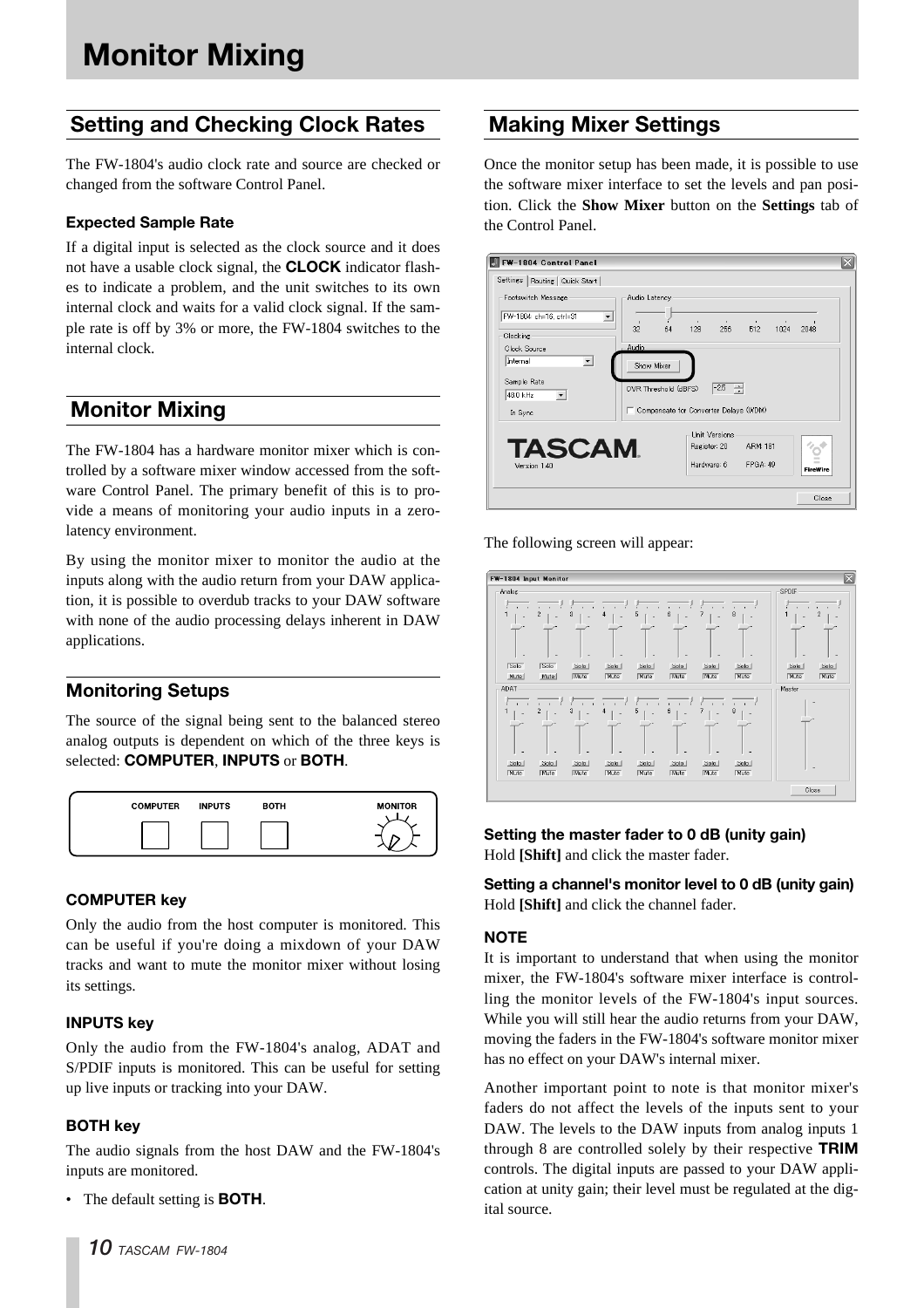## **Setting Input Levels**

The FW-1804 can be very useful for recording live tracks into a DAW application. Here's a typical scenario for recording and overdubbing using the FW-1804:

- **1** Connect your analog and/or digital source(s) to the FW-1804's inputs.
- **2** Access the monitor mixer's software interface.
- **3** Press the **INPUTS** key to monitor the inputs without hearing your existing DAW tracks.
- **4** Adjust the channel's **TRIM** control (if it is an analog input) or the digital source (if it is a digital input) until the input meter in your DAW shows a level that is hot, but not clipping.
- **5** Repeat this procedure for all active input channels.

Once you're done setting up levels, you can return to **COMPUTER** monitor mode and begin recording.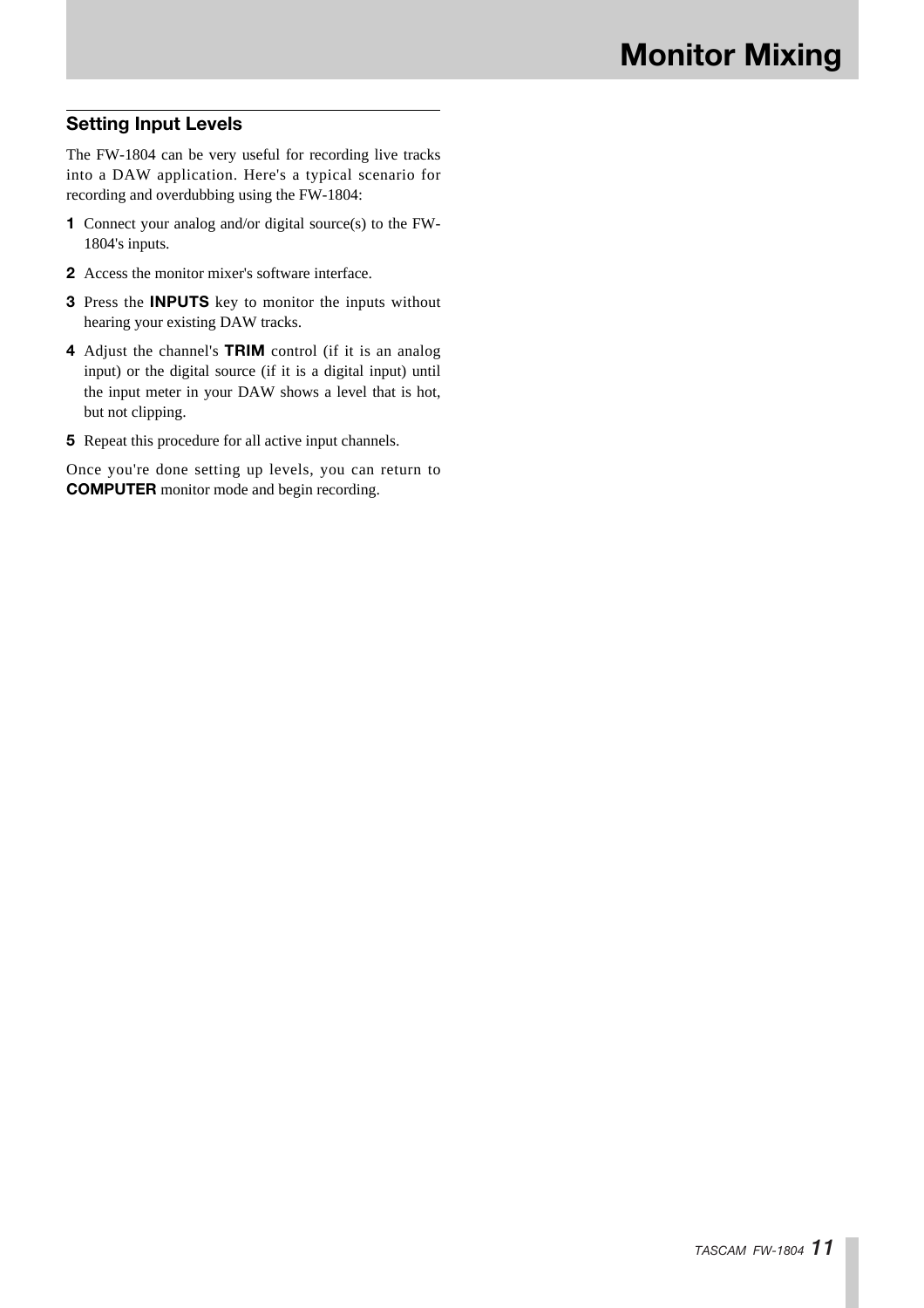# **Control Panel**

The FW-1804's Control Panel is where you can display and adjust settings which determine how the FW-1804 communicates with your computer and other external devices. To open the Control Panel:

**Windows**: Click on **Start** -> **Control Panel** and selecting the **FW-1804 Control Panel** icon.

**OS X**: The **FW-1804 Manager** can be found in **Applications**.

**OS 9**: The **FW-1804 Control Panel** can be found in **Control Panels**.

There are three tabs on the Control Panel: **Settings**, **Routing**, and **Quick Start**. Under Mac OS X, **Core Audio** tab is in place of **Quick Start**.

## **Settings Tab**

This is where you make the basic settings to configure the FW-1804.



## **Footswitch Message**

This is where you select how the FW-1804's footswitch command is interpreted by the host software application. You can choose between FW-1804 Native or Mackie Control emulation protocol.

## **Clock Source**

This is where you can select the digital clock source.

## **Sample Rate**

This is where you select the expected sample rate to the FW-1804's digital inputs and the internal sampling frequency.

## **Audio Latency**

This setting is for selecting the buffer size of the FW-1804's audio performance. The FW-1804's driver temporarily stores input and output audio samples in buffers. Larger buffer sizes will produce higher latencies but will result in greater system stability, and protection against other system activities causing clicks, pops and other audio artifacts. Some experimentation is always required to find the best balance between latency and stability.

## **OVR Threshold**

This setting determines the level at which the FW-1804's **OL** indicators register an "over," or clipping level. It can be varied between 0.0 and –5.0 dBFS, in .5 dBFS increments.

## **Compensate for Converter delays (WDM)**

This setting (Windows only) allows WDM drivers to compensate for converter delays.

## **Routing Tab**

| FW-1804 Control Panel                                |                                                                   |                                                                  |
|------------------------------------------------------|-------------------------------------------------------------------|------------------------------------------------------------------|
| Settings Routing Quick Start                         |                                                                   |                                                                  |
| <b>Optical Output Source</b><br>ADAT 18 (ADAT)<br>▼  | Coax Output Source<br>Monitor Mix 1:2<br>$\overline{\phantom{a}}$ | SPDIF Input Routing<br>Coax to SPDIF 1:2<br>$\blacktriangledown$ |
| From<br><b>DAW Outputs</b>                           |                                                                   | To<br><b>DAW Inputs</b>                                          |
| IN<br>Monitor Mix 12                                 | COAXIAL<br><b>ADAT/OPTICAL</b><br>OUT<br>IN                       | ADAT 1:8<br>SPDIF <sub>12</sub>                                  |
| SPDIF <sub>12</sub><br>ADAT 1:8<br>Analog Inputs 1:8 |                                                                   |                                                                  |
|                                                      |                                                                   |                                                                  |
|                                                      |                                                                   | Close                                                            |

## **Optical Output Source**

This menu selects the source of the audio output appearing at the FW-1804's ADAT optical outputs. The selections are:

**ADAT 1:8** - The audio output is determined within your DAW application software. Audio which has been routed to the FW-1804's ADAT outputs within your DAW will appear at the ADAT lightpipe output.

**Duplicate of Coax Output (TOS)** - The audio output is the same as that being sent to the FW-1804's analog outputs **L** and **R**, and is sent out the lightpipe in two-channel TOSLINK protocol. This can be useful for sending a twotrack mix to a mixdown recorder equipped with an optical two channel input.

**Analog Inputs 1:8** - The signal present at the eight analog inputs is routed directly to the ADAT outputs. This is useful in the event you have an analog source that needs to be input to another device that only has ADAT inputs.

## **Coax Output Source**

This menu selects the source of the audio output appearing at the FW-1804's coaxial digital output. The selections are: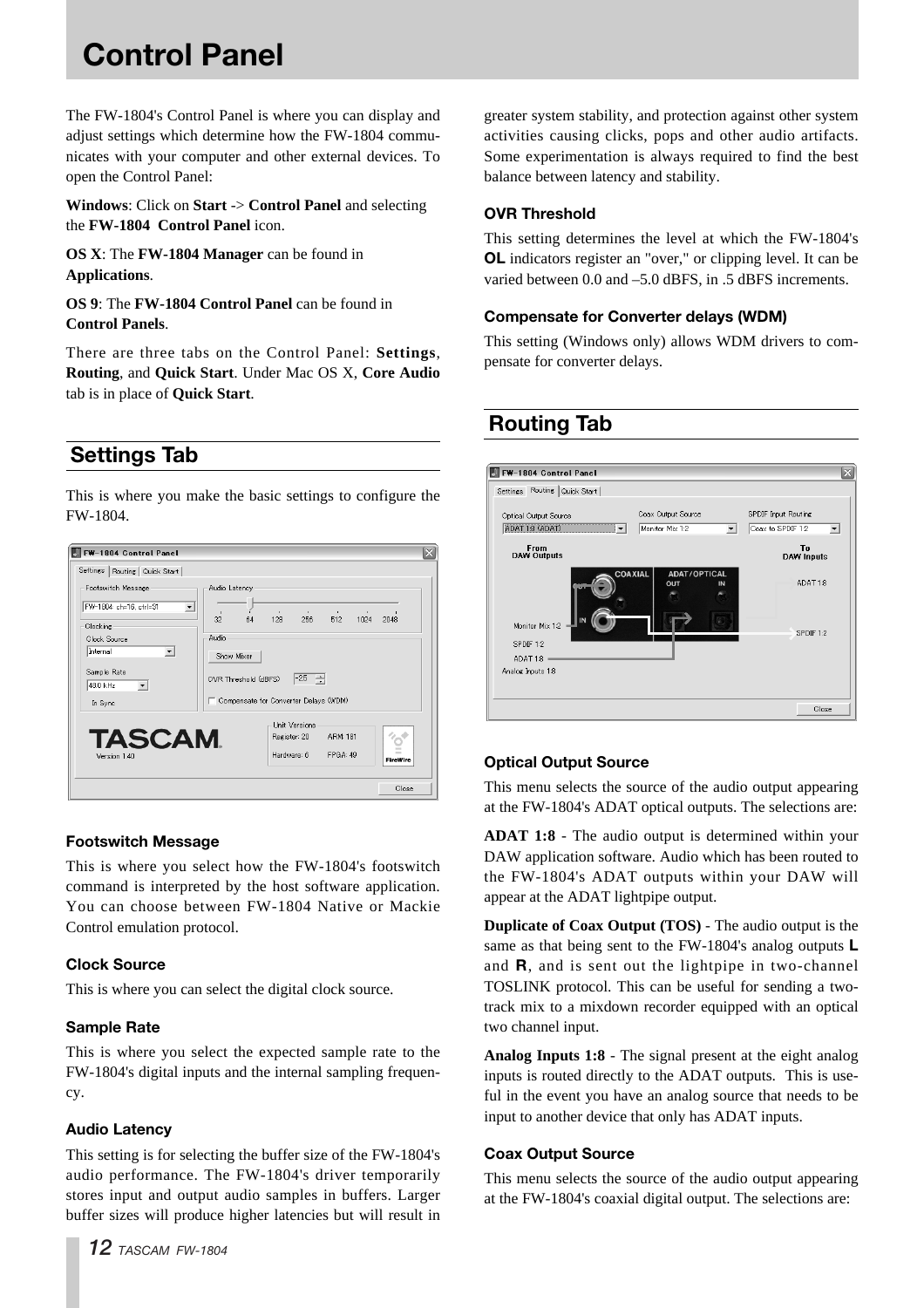**SPDIF 1:2** - The audio output is determined within your DAW application software. The FW-1804's S/PDIF outputs are seen as separate outputs within your DAW application. With this setting, audio which has been routed to these outputs appears at the FW-1804's two-channel digital outputs.

**Monitor Mix 1:2** - The audio output is identical to that being sent to the FW-1804's **STEREO OUT**. This is useful if, for example, you wish to send the stereo mix you are monitoring to a two channel digital mixdown recorder. Note that the **MONITOR** control does not affect the coaxial output in this case.

## **SPDIF Input Routing**

This menu selects the source of the audio input appearing at the FW-1804's two-channel digital (D IN) inputs. The selections are:

**COAX to SPDIF 1:2** - The digital audio signal being input to the FW-1804's coaxial digital input is routed to the twochannel digital (D IN) inputs.

**Optical to SPDIF 1:2** - A two-channel digital audio signal in TOSLINK format, being input to the FW-1804's optical digital input, is routed to the two-channel digital (D IN) inputs. (Note that the ADAT inputs will not be available to your DAW application if you use the optical input connector in TOSLINK mode.)

## **Quick Start Tab (Windows only)**

This allows you to specify a set of channels which will always stream when using WDM/KS Driver Mode in SONAR.

| FW-1804 Control Panel                                                                   | $\times$                                                                                                                                                                                                    |
|-----------------------------------------------------------------------------------------|-------------------------------------------------------------------------------------------------------------------------------------------------------------------------------------------------------------|
| Quick Start<br>Settings   Routing                                                       |                                                                                                                                                                                                             |
| Enable a channel-pair's associated checkbox to make those channels stream continuously. |                                                                                                                                                                                                             |
|                                                                                         | If all of the channels used by your WDM application are enabled, playback and record operations will<br>begin more quickly. However, each enabled channel consumes additional resources and 1394 bandwidth. |
| Inputs                                                                                  | Outputs                                                                                                                                                                                                     |
| $\overline{\mathbf{v}}$ Analog 1:2                                                      | $-$ Analog 1:2                                                                                                                                                                                              |
| Analog 34<br>⊽                                                                          |                                                                                                                                                                                                             |
| Analog 5:6                                                                              |                                                                                                                                                                                                             |
| Analog 7:8                                                                              |                                                                                                                                                                                                             |
| ADAT <sub>12</sub>                                                                      | $-$ ADAT 1:2                                                                                                                                                                                                |
| ADAT 3:4                                                                                | $\sqsubset$ ADAT 3:4                                                                                                                                                                                        |
| ADAT 5:6                                                                                | $\Box$ ADAT 5:6                                                                                                                                                                                             |
| ADAT 7:8                                                                                | $\Box$ ADAT 7:8                                                                                                                                                                                             |
| $\Gamma$ SPDIF 1:2                                                                      | $\Gamma$ SPDIF 1:2                                                                                                                                                                                          |
|                                                                                         |                                                                                                                                                                                                             |
|                                                                                         |                                                                                                                                                                                                             |
|                                                                                         | Close                                                                                                                                                                                                       |

This, for example, speeds up the start of a playback or record operation in SONAR, especially when there are a lot of channels enabled. If there is a hesitation after pressing **PLAY** or **RECORD** before the operation begins, try enabling this feature.

To use it, check the channels that you will be using in your WDM audio app. When the channels selected in the **Quick Start** tab match the channels actually used by your application, the FW-1804 will not have to re-sync when the application begins to use those channels. This has shown to be much faster, and less prone to produce an "audio engine stop" message.

## **Core Audio Tab (Mac OS X only)**

In OS X, you can specify how the FW-1804 should appear to the operating system:

|                  |                                    | TASCAM FW-1804 Manager |                                                                  |
|------------------|------------------------------------|------------------------|------------------------------------------------------------------|
|                  | Settings                           | Routing                | Core Audio                                                       |
| Core Audio Setup |                                    |                        |                                                                  |
|                  |                                    |                        | Use this panel to select how your FW-1804 appears to Core Audio. |
|                  |                                    |                        |                                                                  |
|                  |                                    |                        |                                                                  |
|                  | An 18-Input/12-Output Sound Device |                        |                                                                  |
|                  | An 8-Channel Sound Device          |                        |                                                                  |
| Input From:      |                                    |                        |                                                                  |
|                  |                                    |                        |                                                                  |
|                  | Analog 1:8                         | ÷                      |                                                                  |
| Output To:       |                                    |                        |                                                                  |
|                  | Analog L:R                         |                        |                                                                  |
|                  |                                    |                        | Apply                                                            |
|                  | A 2-Channel (Stereo) Sound Device  |                        |                                                                  |
| Input From:      |                                    |                        |                                                                  |
|                  | Analog 1:2                         |                        |                                                                  |
| Output To:       |                                    |                        |                                                                  |
|                  | Analog L-R                         | ÷                      |                                                                  |

The options available are as follows:

## **An 18-Input/12-Output Sound Device**

All input and output channels are used. The S/PDIF input channels become channels 17 and 18, and the S/PDIF output channels become two output channels in addition to the ADAT and monitor outputs.

## **An 8-Channel Sound Device**

Select either the analog input channels or the ADAT input channels. The outputs are the analog monitor outputs or the ADAT outputs. Note that the ADAT output level is not controlled by the front panel **MONITOR** control.

## **A 2-Channel (Stereo) Sound Device**

Select any pair (1-2, 3-4 etc.) of inputs as the input pair. Select any pair of outputs as the output pair. Note that only the stereo analog outputs are controlled by the front panel **MONITOR** control.

## **TIP**

In order to optimize the load on your CPU, you should configure the FW-1804 for your situation. If you are making a live stereo recording using the FW-1804, there is little point in configuring an 18-in/12-out device, for example.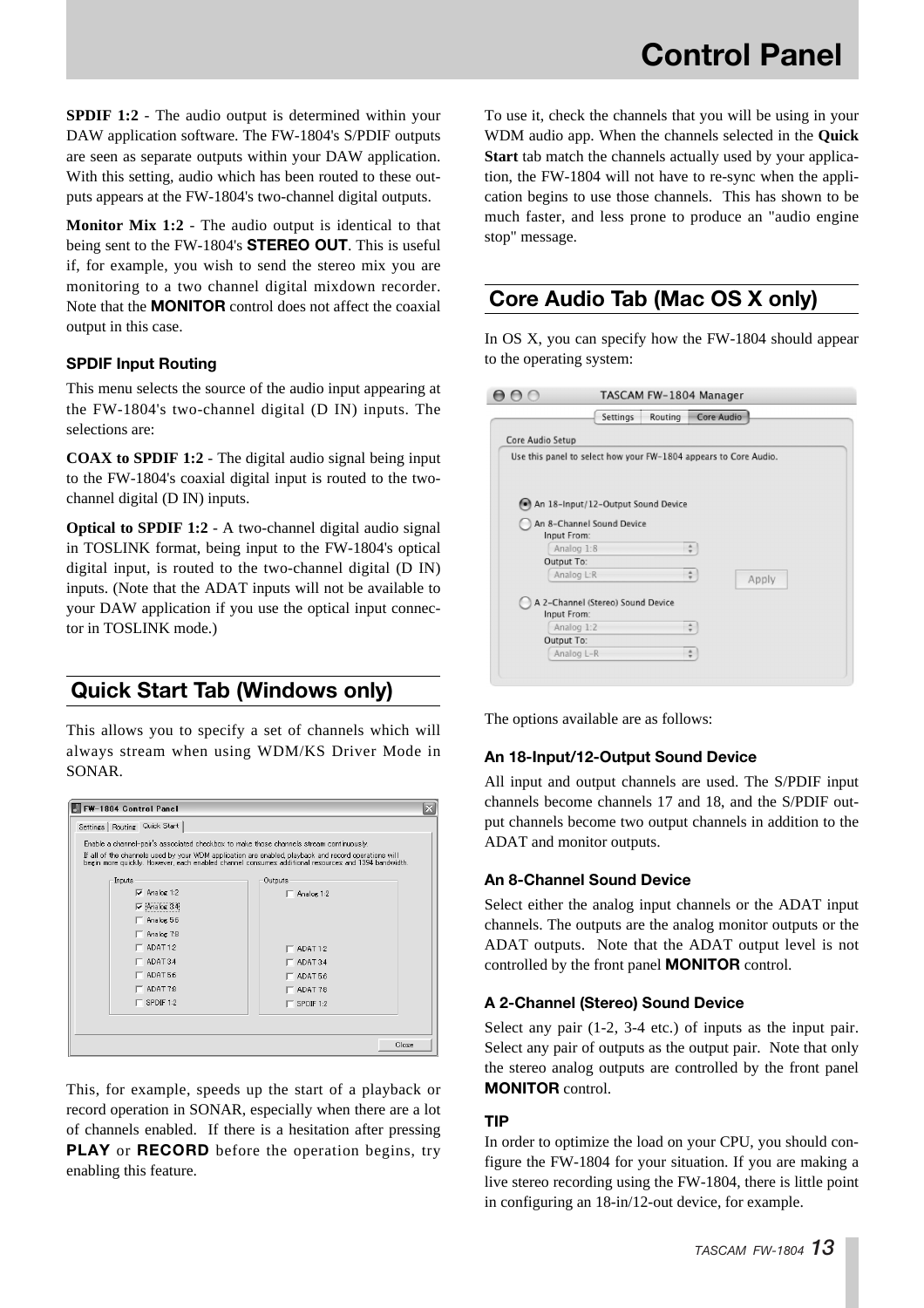# **Troubleshooting**

The FW-1804 is a high performance audio device that must be set up correctly to work with a computer or other audio devices. If you experience problems with your FW-1804, here are a few suggestions to check first:

## **I hear no sound.**

Do you have a valid audio signal appearing at the FW-1804's output bus? Check your output connections and monitoring system.

Do you have the correct monitor source selected?

## **If your audio source is an analog input:**

Is the channel trim control adjusted correctly?

#### **If your audio source is a condenser microphone:**

Do you have phantom power enabled?

## **If your audio source is a digital input:**

Do you have a valid digital source connected?

Are the correct clock settings selected?

## **If your audio source is your DAW application:**

Do you have the correct outputs selected within the host application?

## **If you're running Windows 2000 or Windows XP:**

Does the FW-1804 appear as an audio device in Device Manager? Is the Device Manager free of yellow marks?

## **My audio is distorted.**

Is your input level too hot (**OL** indicators lighting)?

## **My audio has clicks and pops.**

Do you have the correct clock source selected?

Is the latency set too low?

## **Contacting Us**

In the event of any problems with your FW-1804, please contact your dealer or your local TEAC/TASCAM distributor.

Contact information may be found at the back of this manual, or on the TASCAM Web site.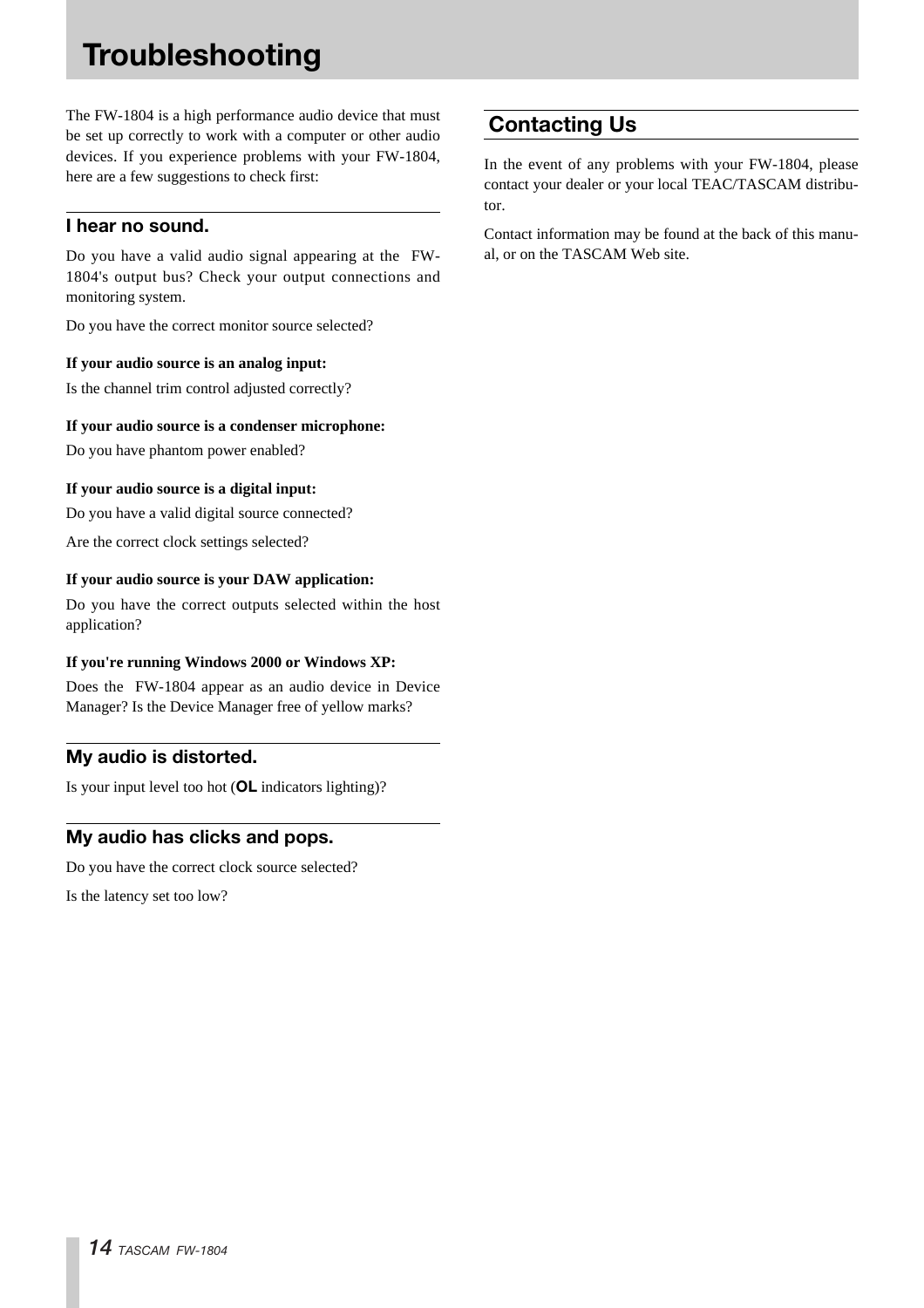## **Analog I/O**

| MIC input 1-4 (Balanced)                  |                                                             |
|-------------------------------------------|-------------------------------------------------------------|
| Connector                                 | XLR 3-31 (combo jack) x 4 (1: GND, 2: Hot, 3: Cold)         |
| Input impedance                           | $2.0k$ ohm                                                  |
| Adjustable input range                    | $-57$ dBu (TRIM max) to $-3$ dBu (TRIM min)                 |
| Maximum input level                       | $+13$ dBu                                                   |
| Phantom power                             | Switchable +48 V                                            |
| <b>LINE input 1-4 (Balanced)</b>          |                                                             |
| Connector                                 | $1/4$ inch TRS (combo jack) x $4$ (T: Hot, R: Cold, S: GND) |
| Input impedance                           | $10k$ ohm                                                   |
| Adjustable input range                    | $-43$ dBu (TRIM max) to +11 dBu (TRIM min.)                 |
| Maximum input level                       | $+27$ dBu                                                   |
| LINE input 5-8 (Balanced)                 |                                                             |
| Connector                                 | $1/4$ inch TRS jack x 4 (T: Hot, R: Cold, S: GND)           |
| Input impedance                           | $15k$ ohm                                                   |
| Adjustable input range                    | $-42$ dBu (TRIM max) to $+4$ dBu (TRIM min.)                |
| Maximum input level                       | +20 dBu                                                     |
| <b>GUITAR input (Input 8, Unbalanced)</b> |                                                             |
| Connector                                 | 1/4 inch TS jack (T: Hot, S: GND)                           |
| Input impedance                           | $680k$ ohm                                                  |
| Adjustable input range                    | $-44$ dBu (TRIM max) to $+2$ dBu (TRIM min.)                |
| Maximum input level                       | $+18$ dBu                                                   |
| <b>INSERT 1-4 (Unbalanced)</b>            |                                                             |
| Connector                                 | 1/4 inch TRS jack x 4 (T: Send, R: Return, S: GND)          |
| Send                                      |                                                             |
| Output impedance                          | $100 \text{ ohm}$                                           |
| Nominal output level                      | $-2$ dBu                                                    |
| Maximum output level                      | $+14$ dBu                                                   |
| <b>Return</b>                             |                                                             |
| Input impedance                           | $100 \text{ k}$ ohm                                         |
| Nominal input level                       | $-2$ dBu                                                    |
| Maximum input level                       | $+14$ dBu                                                   |
| <b>STEREO OUT L, R (Balanced analog)</b>  |                                                             |
| Connector                                 | 1/4 inch TRS jack x 2 (T: Hot, R: Cold, S: GND)             |
| Output impedance                          | $100 \rho$                                                  |
| Nominal output level                      | $+4$ dBu                                                    |
| Maximum output level                      | $+20$ dBu                                                   |
| <b>PHONES output (Stereo)</b>             |                                                             |
| Connector                                 | $1/4$ " stereo jack (T: L, R: R, S: GND)                    |
| Max output power                          | $50$ mW $+ 50$ mW (32 ohm)                                  |
| Digital I/O                               |                                                             |
| <b>COAXIAL input</b>                      |                                                             |

| <b>UUMME IIIDUL</b>   |                 |
|-----------------------|-----------------|
| Connector             | RCA jack x 1    |
| Input impedance       | $75$ ohm        |
| Format                | <b>IEC60958</b> |
| Audio bit length      | $24$ -bit       |
| <b>COAXIAL output</b> |                 |
| Connector             | $RCA$ iack x 1  |

| Connector        | RCA jack x 1    |
|------------------|-----------------|
| Output impedance | $75$ ohm        |
| Format           | <b>IEC60958</b> |
| Audio bit length | $24$ -bit       |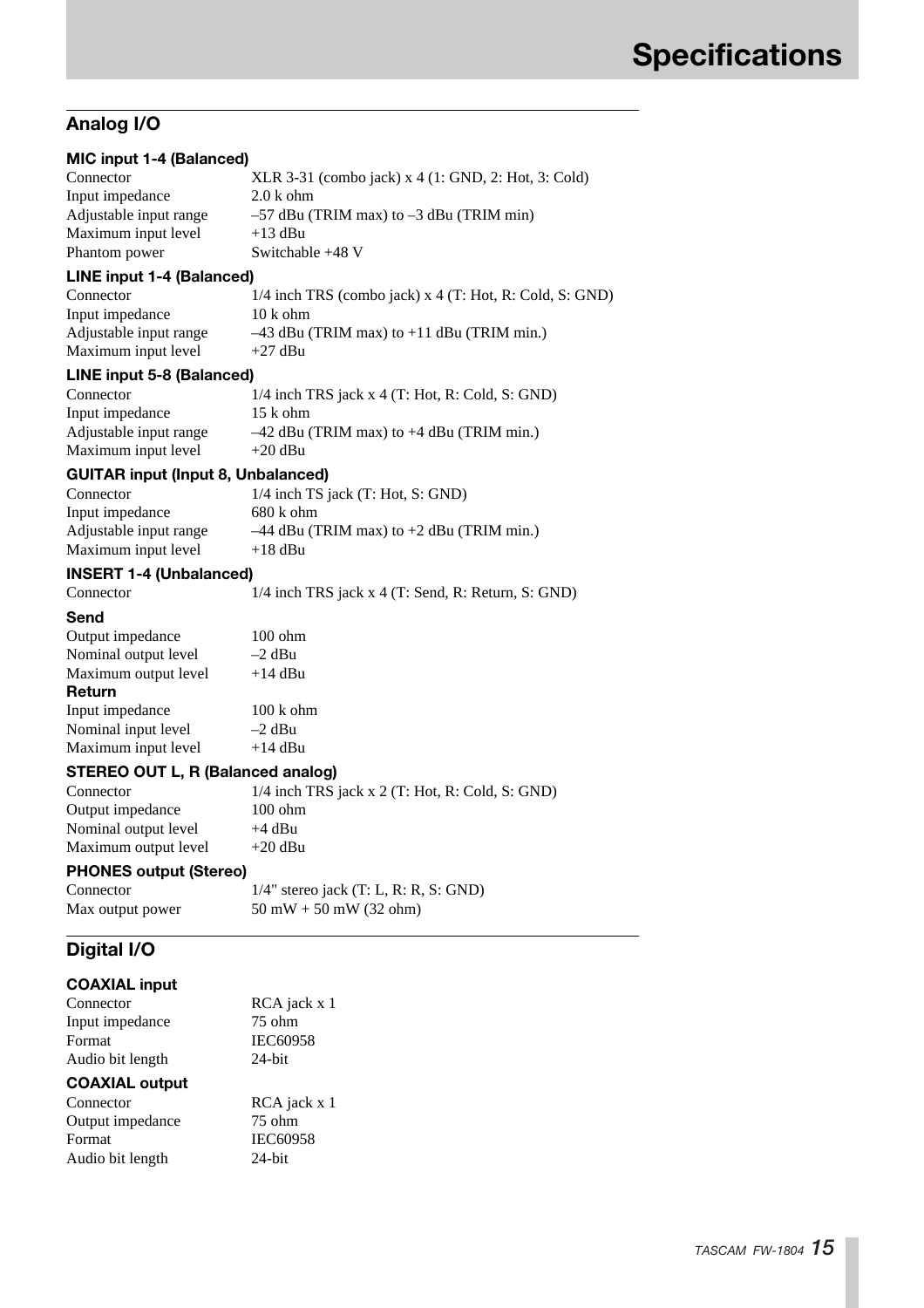# **Specifications**

## **ADAT/OPTICAL input**

| Connector        | Lightpipe     |
|------------------|---------------|
| Format           | ADAT/IEC64958 |
| Audio bit length | $24$ -bit     |
|                  |               |

## **ADAT/OPTICAL output**

| Connector        | Lightpipe     |
|------------------|---------------|
| Format           | ADAT/IEC64958 |
| Audio bit length | $24$ -bit     |

## **Misc. I/O**

## **MIDI IN 1-2**

| Connector                    | 5-pin $DIN \times 2$           |
|------------------------------|--------------------------------|
| Format                       | <b>MIDI</b>                    |
| <b>MIDI OUT 1-4</b>          |                                |
| Connector                    | 5-pin $DIN \times 4$           |
| Format                       | <b>MIDI</b>                    |
| <b>WORD IN</b>               |                                |
| Connector                    | $BNC \times 1$                 |
| Input impedance              | $75$ ohm                       |
| Input level                  | <b>TTL</b> level               |
| <b>WORD OUT</b>              |                                |
| Connector                    | BNC x 1                        |
| Output impedance             | 75 ohm                         |
| Output level                 | <b>TTL</b> level               |
| FireWire (IEEE1394)          |                                |
| Connector                    | IEEE1394 connector $x$ 2       |
| Format                       | <b>IEEE1394</b>                |
| Transmit rate                | 400 Mbps                       |
| <b>FOOT SW (foot switch)</b> |                                |
| Connector                    | Normally-open 1/4" TS jack x 1 |
| Input level                  | <b>TTL</b> level               |

## **Overall System Specifications**

| <b>Sampling frequency</b> |                                              |
|---------------------------|----------------------------------------------|
| Internal clock            | 44.1 kHz / 48.0 kHz / 88.2 kHz / 96.0 kHz    |
| External clock            | Word sync input / Digital input / ADAT input |

## **Analog Performance**

## **THD (at maximum input level)**

| $< 0.007\%$ (normal FS)               | 1 kHz, MIC/LINE IN to STEREO OUT                                      |
|---------------------------------------|-----------------------------------------------------------------------|
| $< 0.009\%$ (Hi FS)                   | 1 kHz, MIC/LINE IN to STEREO OUT                                      |
| Frequency response (at nominal level) |                                                                       |
|                                       | 20 Hz - 20 kHz (normal FS) +0.5 dB/-1.0 dB, MIC/LINE IN to STEREO OUT |
| 20 Hz - 40 kHz (Hi FS)                | $+0.5$ dB/ $-1.5$ dB, MIC/LINE IN to STEREO OUT                       |
| <b>S/N</b> ratio                      |                                                                       |
| $> 97$ dB (normal FS)                 | MIC/LINE IN to STEREO OUT, TRIM min                                   |
| $> 91$ dB (Hi FS)                     | MIC/LINE IN to STEREO OUT, TRIM min                                   |
| <b>Crosstalk</b>                      |                                                                       |
| $> 90$ dB (normal FS)                 | 1 kHz, MIC/LINE IN to STEREO OUT                                      |
| $> 84$ dB (Hi FS)                     | 1 kHz, MIC/LINE IN to STEREO OUT                                      |
|                                       |                                                                       |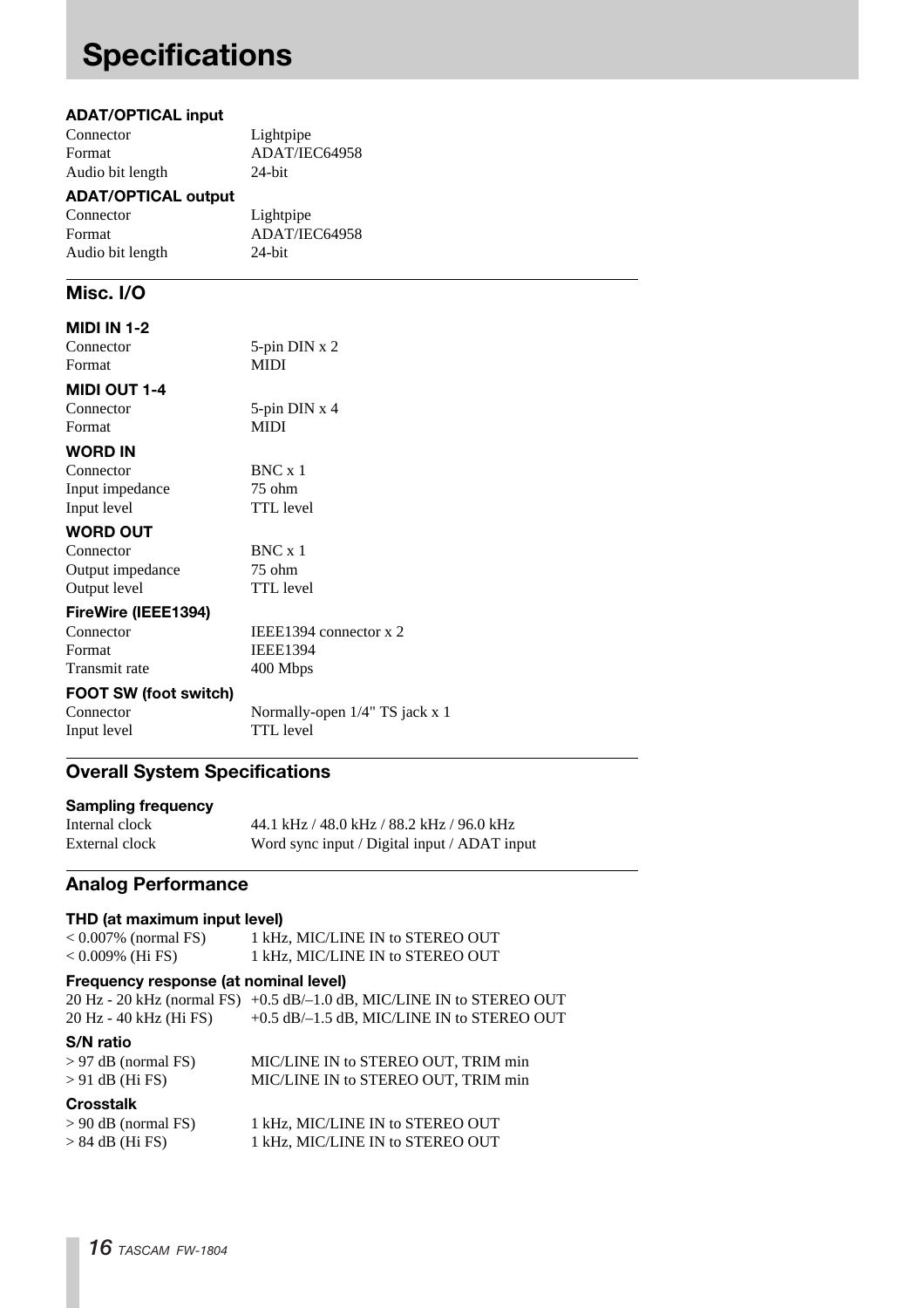## **Physical, etc. Specifications**

## **Power requirements**

| Power adapter AC input         | 100V AC, 50/60 Hz                       |
|--------------------------------|-----------------------------------------|
|                                | 120V AC, 60 Hz                          |
|                                | 230V AC, 50 Hz                          |
|                                | 240V AC, 50 Hz                          |
| Adapter output voltage         | 12 V, 2.5 A                             |
| Power consumption              | 19.5 W                                  |
| Dimensions (w x $h \times d$ ) | 483 x 95 x 356 (mm) (19" x 3.75" x 14") |
| Weight (excluding adapter)     | 5.7 kg $(12.6 \text{ lb})$              |

## **Dimensional Drawing**



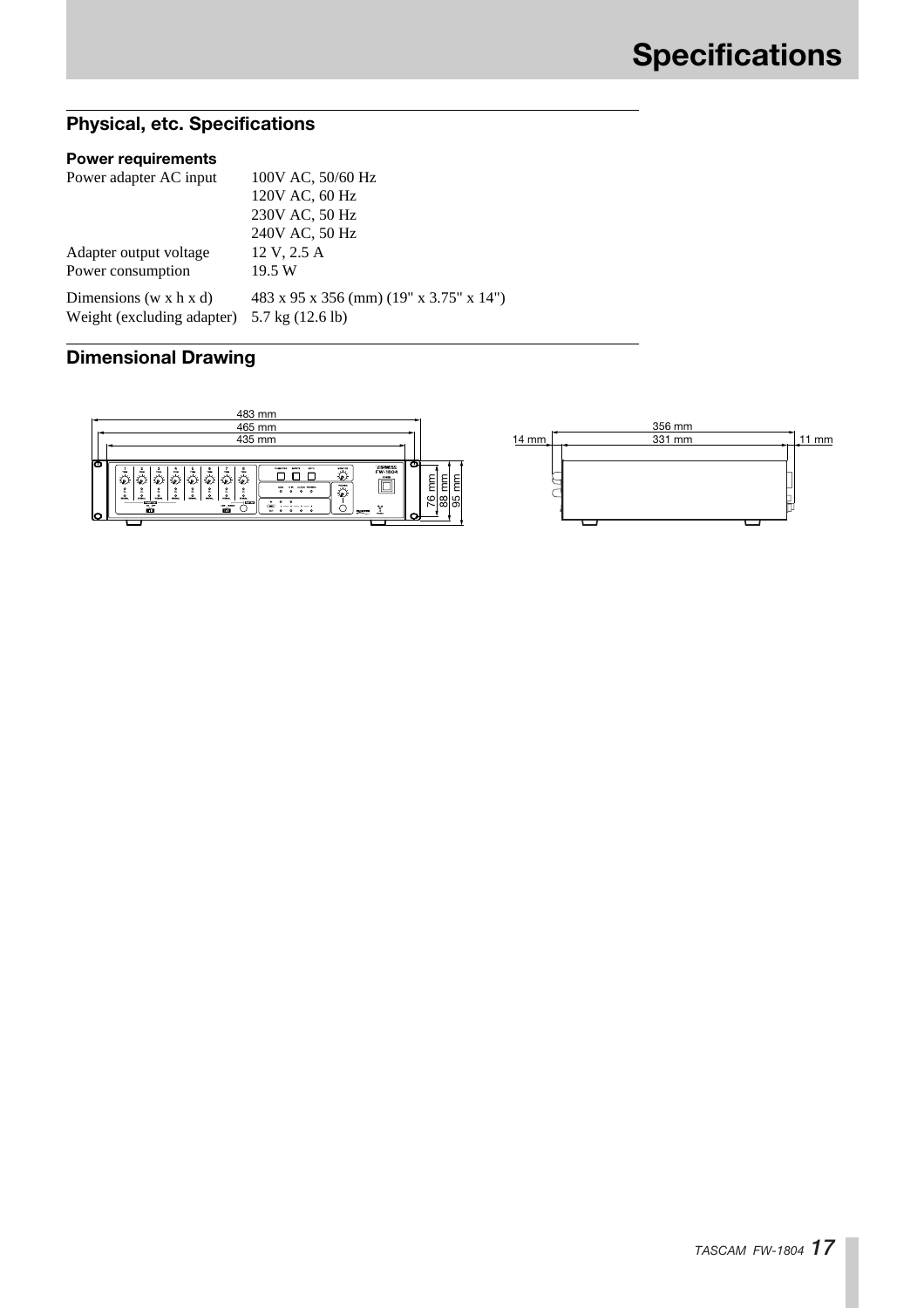## **Notes**